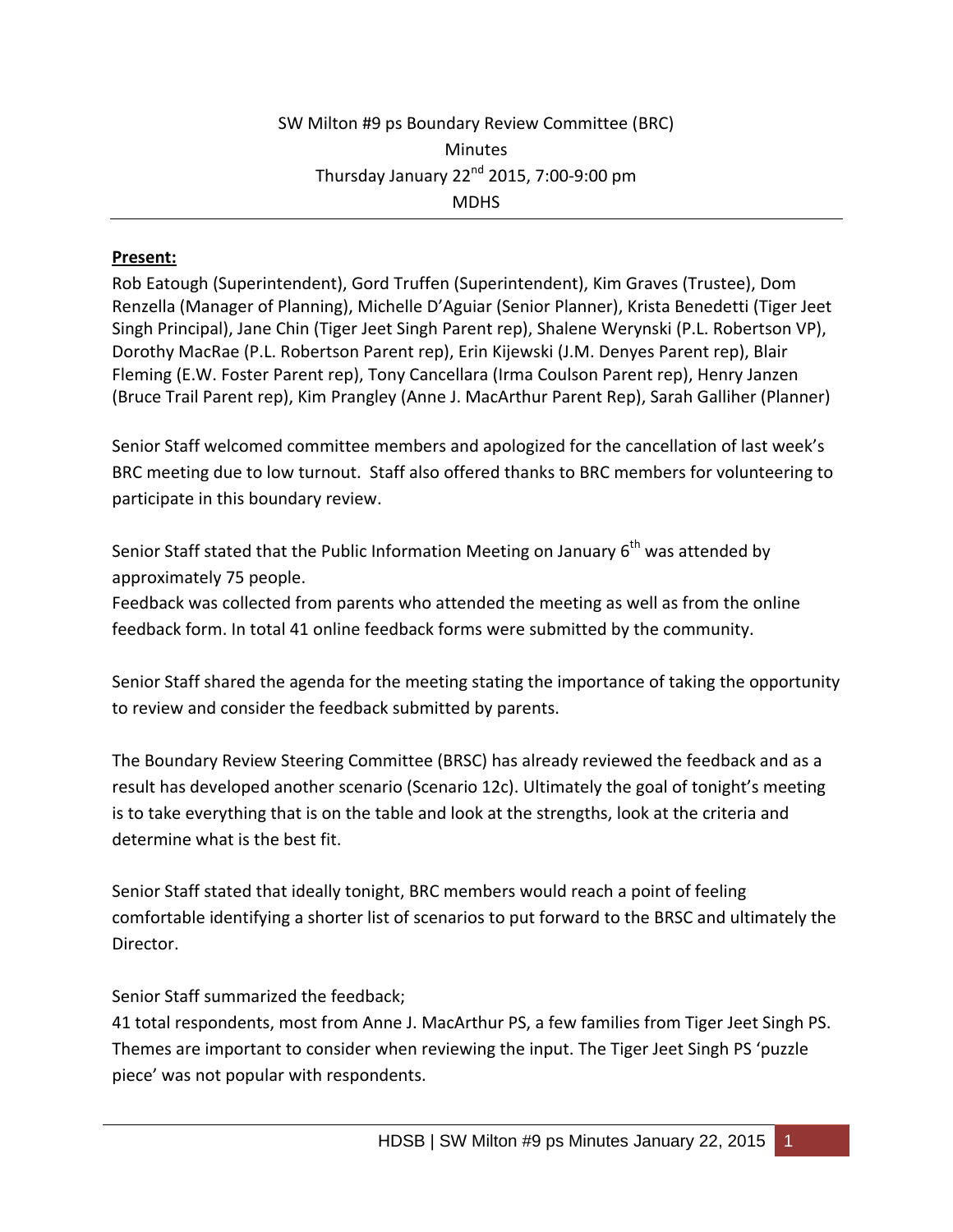Planning Staff provided comments on the online feedback process.

Survey allowed respondents to rank the preferred scenarios, 36 of the 41 respondents provided a ranking of the scenarios, shown here –

| ן סטפווטעפטרו טטן |    |             |  |           |    |                    |                       |
|-------------------|----|-------------|--|-----------|----|--------------------|-----------------------|
|                   |    |             |  |           |    |                    | <b>Average Rating</b> |
| Scenario 4a       | 15 | (41.67%)    |  | 5(13.89%) | 13 | $(36.11\%)$   1.94 |                       |
| Scenario 12a      | 6  | (16.67%)    |  | 6(16.67%) |    | 15 (41.67%) 2.33   |                       |
| Scenario 12b      |    | $(11.11\%)$ |  | 5(13.89%) | 14 | $(38.89\%)$ 2.43   |                       |
| Scenario 14       | 15 | (41.67%)    |  | 5(13.89%) | 8  | $(22.22\%)$ 1.75   |                       |

2. Please review the criteria and recommended scenarios and indicate your support (Ranking of 1 is most preferred).  $(36$  Pernances)

Planning Staff referred to the hand out that summarized the scenario feedback.

Scenario 4a and Scenario 14 were generally most preferred. Scenario 4a, 12a and 12b were the least preferred.

Given the number of families in the impacted scenarios, 36 responses is considered a low response rate. Neverhteles, the feedback suggests a preponderance of people wanting the new school to open as dual track however this is difficult to validate due to low response rate. The feedback would be a lot more dependable with a higher response rate.

Senior Staff stated that none of the scenarios was the clearly dominant.

Group time was offered to allow BRC members to review the feedback and summarize the themes.

Senior Staff invited members back to a large group discussion and themes of the feedback were discussed. These included;

- Multiple moves
- Perceived walking distance
- Preference for dual track (not so many transitions for kids)(community schools)
- Personal stories (examples of past moves or family experiences)

Trustee asked BRC members if they are hearing much from other parents in dual track schools relating to the viability of the English program.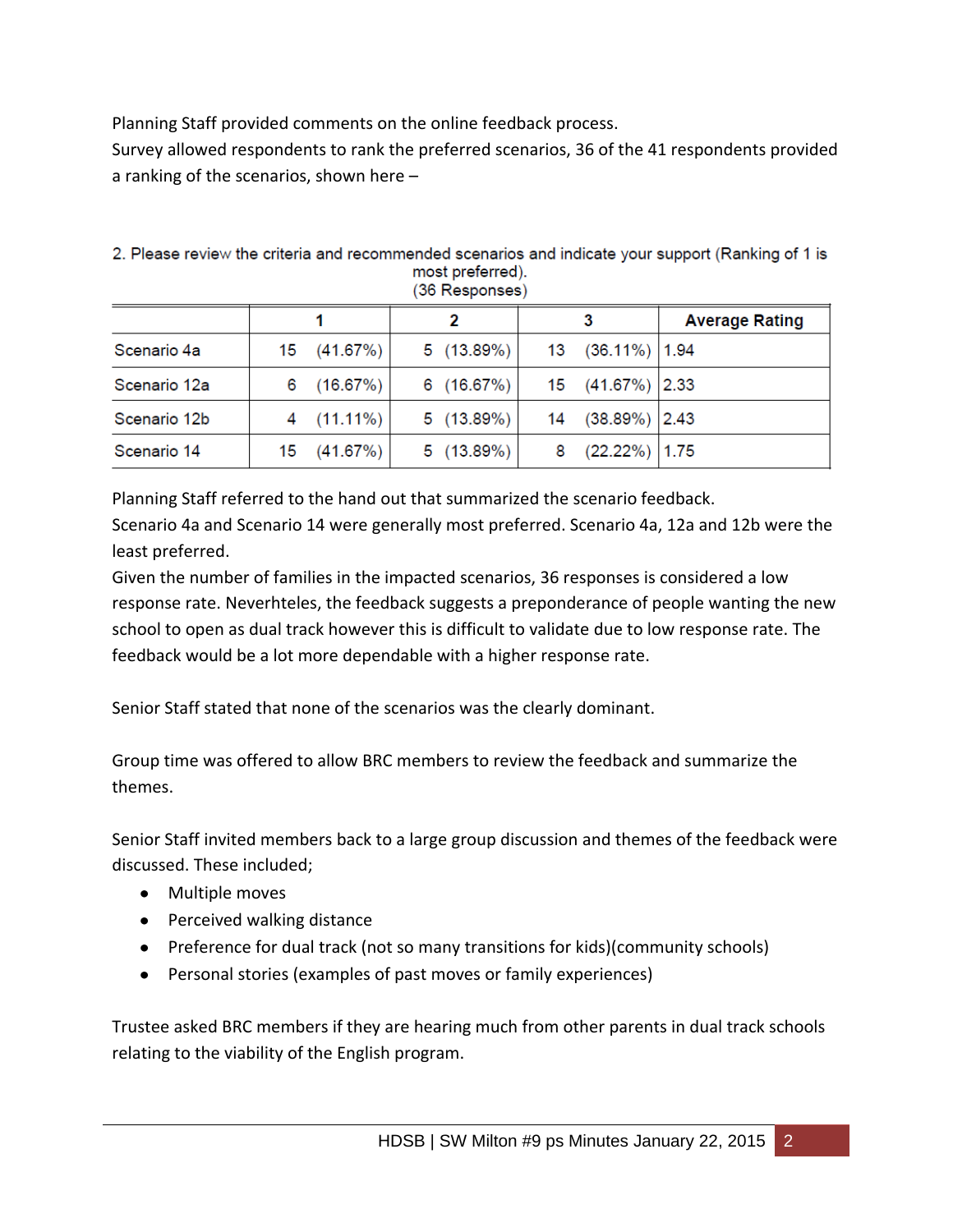Trustee has heard concerns about the FI program taking over in schools with declining English enrolments. For example, EW Foster PS and Martin Street PS have low English cohorts.

School Staff weighed in that there is about a 55/45 split for the past few years at that Tiger Jeet Singh PS. The balance of English and FI in dual track schools has a greater impact in schools with smaller populations.

Senior Staff stated that declining English enrolment in dual track schools is one of the most serious issues in our board and across the Province.

There are examples of schools that maintain some sort of balance but the issue is that about 2/3 of dual track schools, the grade 1 class has less than a class or even less than 10 English students in grade 1. These trends are troubling to Senior Staff at the Board.

A BRC parent explained that at some schools, such as EW Foster PS, there is a tendency for friends to wish to stay with friends when electing to enrol in FI.

Senior Staff asked if there is a need for another dual track school in this area given the fact that P.L. Robertson PS, Tiger Jeet Singh PS and Anne J. MacArthur PS are all dual track. Are the numbers there? What's the long term picture?

Senior Staff pointed out that some Leiterman Drive area families have expressed the wish to attend the new SW Milton #9 ps.

That feedback was surprising to some BRC parents as it did not seem to totally align with feedback they had been receiving.

Trustee was surprised families were comfortable with crossing Louis Saint Laurent Ave.

Senior Staff talked to Halton Student Transportation Services (HSTS) and they and Planning Staff will work with Milton to provide a crossing guard at Louis Saint Laurent Ave and Farmstead Drive. The area east of Ontario Street, transportation would likely need to be provided for. Students do cross streets like Louis Saint Laurent Ave all over our board, such as Main Street in Milton, for Chris Hadfield PS students.

Discussion followed about the number of lanes on Louis Saint Laurent Ave because anything over 4 is bussed (HSTS guidelines).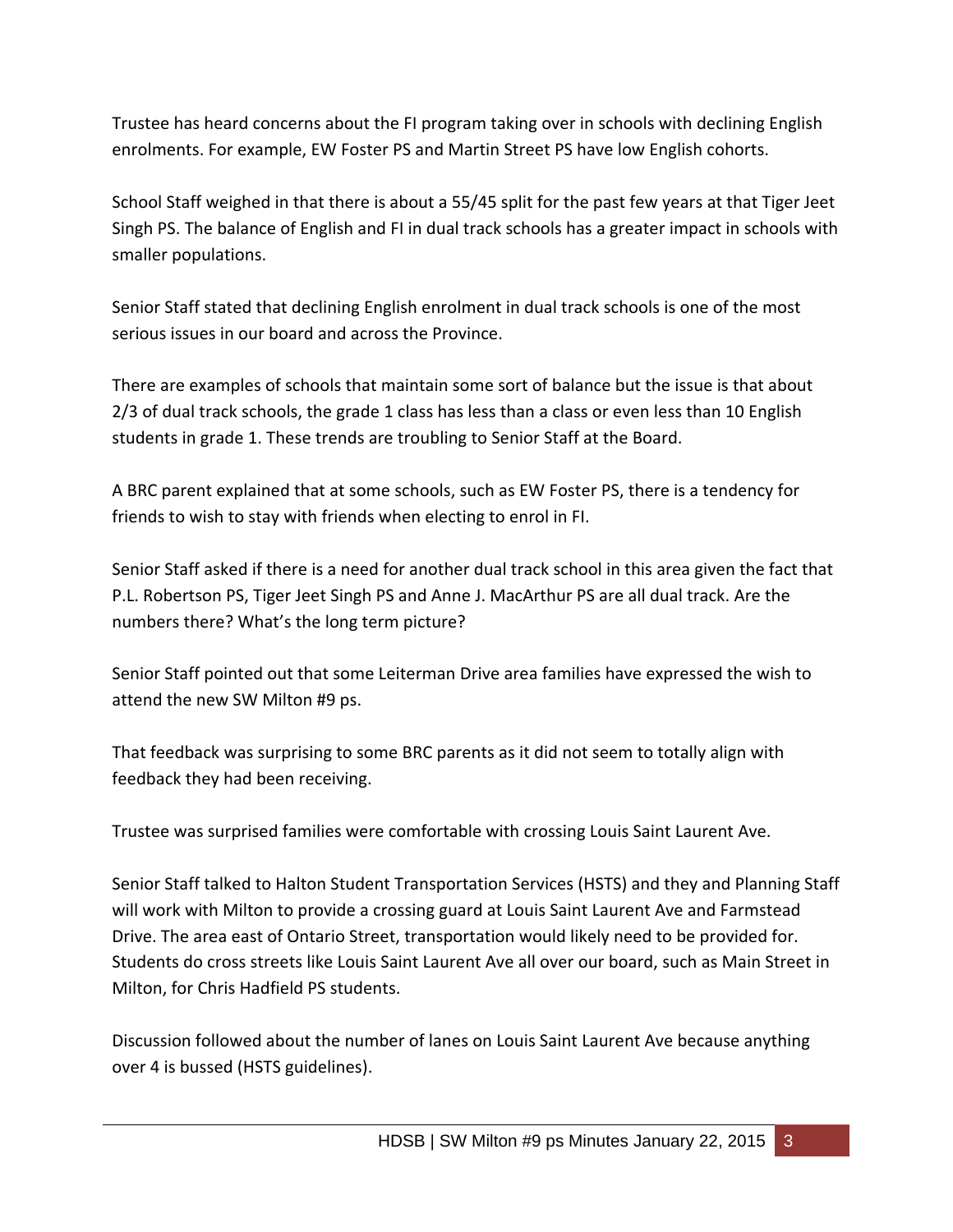Senior Staff noted that residents of the Tiger Jeet Singh PS 'puzzle piece' (Phase 17) area were very nervous about being moved out of the school.

The streets for this area can be depicted clearly in an appendix to the Board Report.

Trustee stated that the feedback is often very self-focused but the BRC table looks to themes from the feedback and is thinking about the school community as a whole.

Senior Staff pointed out that the negative comments are over-represented in feedback because fewer contented or non-impacted families take the time to provide feedback.

Also, Senior Staff pointed to the criteria as being useful for bringing conversation back from self-focused personal stories to overall effectiveness of a proposed scenario.

Trustees are going to vote for stable long-term boundaries so that people are not concerned about constant disruption and change and can focus on learning.

Senior Staff explained that the BRSC thoroughly discussed the preferred scenarios and this is what resulted in the development of Scenario 12c. One of the pieces looked as was the whole Leiterman Drive area.

Planning Staff provided an overview of Scenario 12c. When first looking at Scenario 12, the biggest concern was opening a brand new school with less than 40% occupancy in the first year with slow growth as Boyne comes online. Having an underutilized brand new school while all of these other schools bursting at the seams is undesirable.

When asking, how Scenario 12 could be improved, Planning Staff looked to expanding the English catchment. Area south of Leiterman Drive (including all Leiterman addresses) is now being directed to the new school. You can see the school from Leiterman Drive. There is no change to P.L. Robertson PS projections. Anne J. MacArthur PS English and FI catchments are not identical.

Tiger Jeet Singh PS numbers exclude the Phase 17 area, similar numbers to Scenarios 12a and 12b. The new school opens with almost 500 students and reaches OTG by 2018.

Senior staff stated the proximity piece has been addressed here, and there is a little more relief for Anne J. MacArthur PS. As has been stated, ideally the new school is not under populated.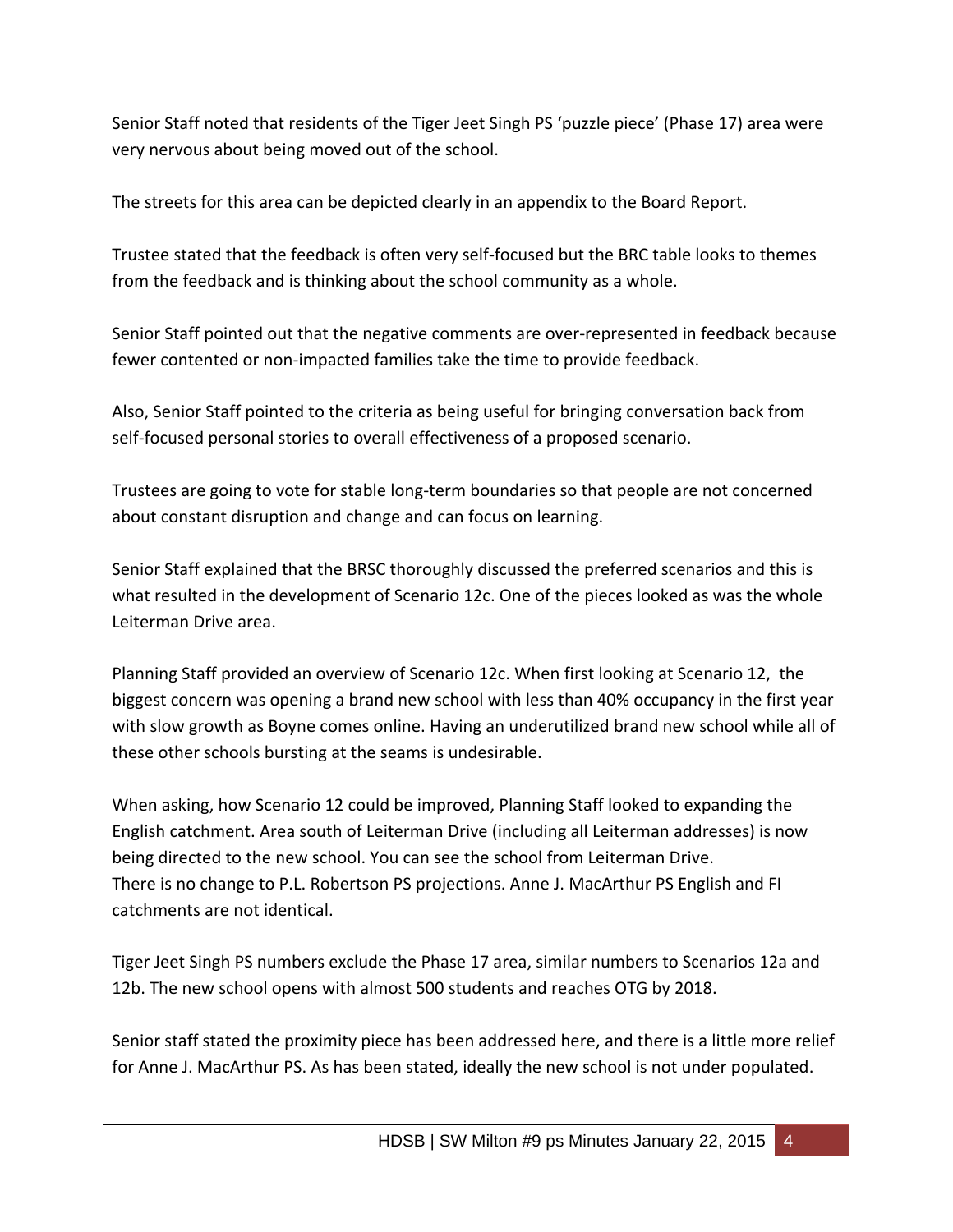Senior staff asked BRC members to revisit the preferred scenarios plus scenario 12c against the criteria with the goal of identifying some preferred scenarios.

Planning Staff reiterated it is not the objective of the BRC to come up with one preferred scenario, it could be a spectrum of scenarios for the BRSC to hand to the Director.

What scenarios can you live with and publicly support?

Senior Staff pointed to Scenario 4a grade breakdown stating there are problems with the class building here and in scenario 14 (low FI numbers in lead class).

A BRC parent offered a counter point that a small class can work really well. Senior Staff clarified the point was about the balance of English and FI enrolments being problematic in Scenario 4a and 14.

BRC parent felt that school atmosphere was richer for having English and French.

School Staff asked if there was pressure to enrol in FI and a BRC parent indicated that there is some pressure to do so.

A BRC parent asked for clarification on transitioning between programs and Senior Staff explained that students can enter FI as late as Christmas of Grade 1 year, after that no. In terms of demitting from FI, it can happen at any point.

Trustee wondered if a second FI entry point would provide relief because it seems like many parents are making the decision to enrol in grade 1 FI in a hasty way based on the realization that they could not enrol later.

The larger group was given the opportunity to review the recommended scenarios against the criteria and then come back together to discuss.

Regarding Scenario 4a, Senior Staff asked BRC members if there was anything to add here or remove.

BRC members stated that Scenario 4a was included for a dual track option to be shared at the Public Information Meeting, this scenario then lead to the development of Scenario 14.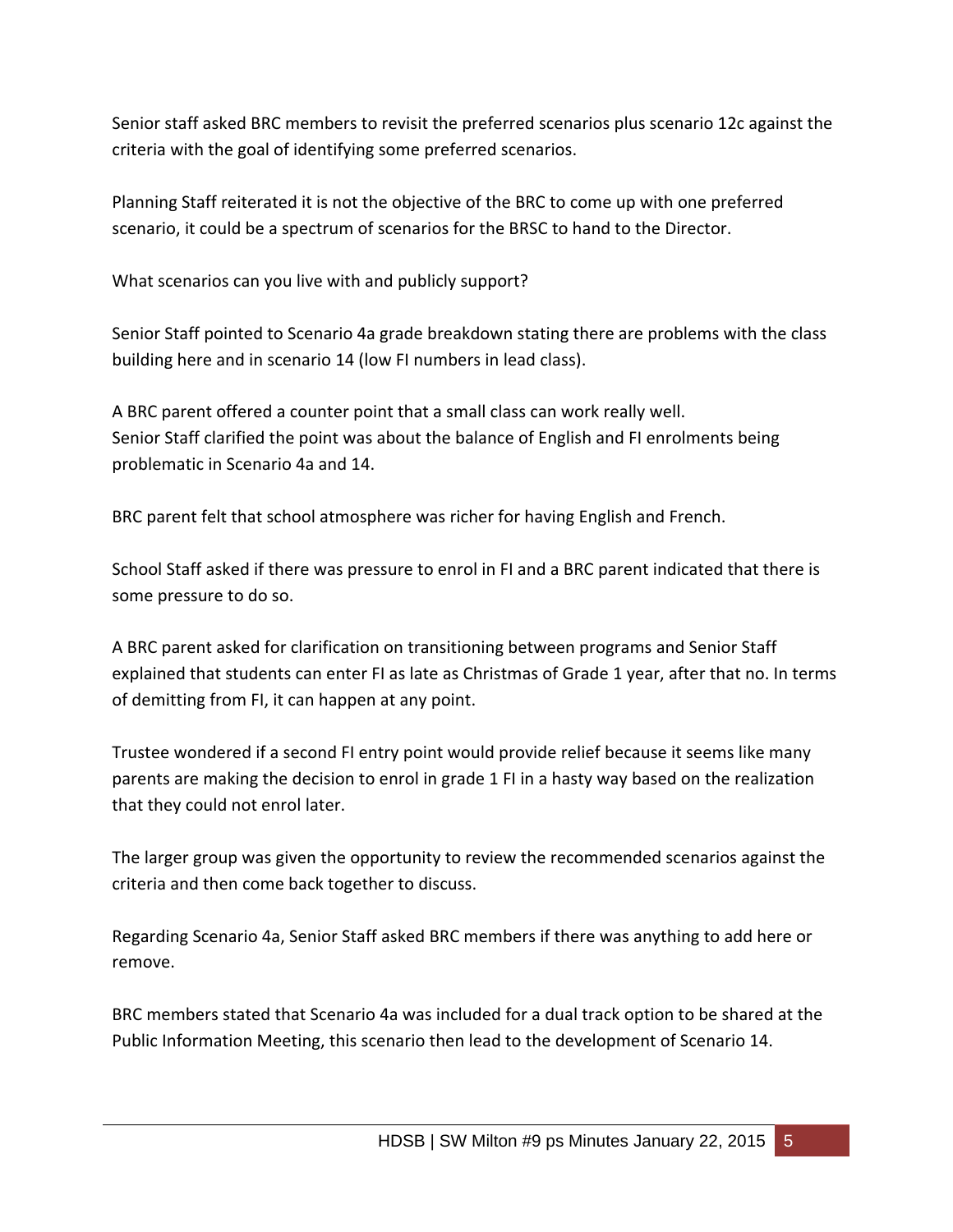Trustee asked if both of these scenarios are needed to present to the Director. Could one be eliminated?

It was clarified by Planning Staff that there are about 180 English students in the Leiterman Drive area currently.

Senior Staff asked if the BRC was prepared to take Scenario 4a off the table. Response was unclear.

BRC members asked for clarification on how many scenarios ideally should be passed on to the Director.

Trustee responded that any more than 3 scenarios can be a little messy.

The BRSC does want to know what the preferred scenario is for the BRC. The problem with recommending only one scenario is that if the BRSC or Director opts for a different scenario it looks as if the BRC work is being ignored.

The difference between Scenarios 4a and 14 is the Leiterman Drive area; both scenarios create dual track programming at the new school.

Senior Staff asked, of the dual track options, which is better?

The Tiger Jeet Singh PS 'puzzle piece' is in the new school for all scenarios. The Leiterman Drive area changes by scenario.

Planning Staff pointed to Scenario 4a as offering a sense of community being a more walkable school. Scenario 14 is a more heavily bussed school, potential for fewer walkers.

Planning Staff pointed to the map to show where the new development is in the south of the new school catchment, starting east of Bronte.

Scenario 4a and 14 continued to be compared.

BRC members wondered if Anne J. MacArthur PS becomes a more walkable school in Scenario 14.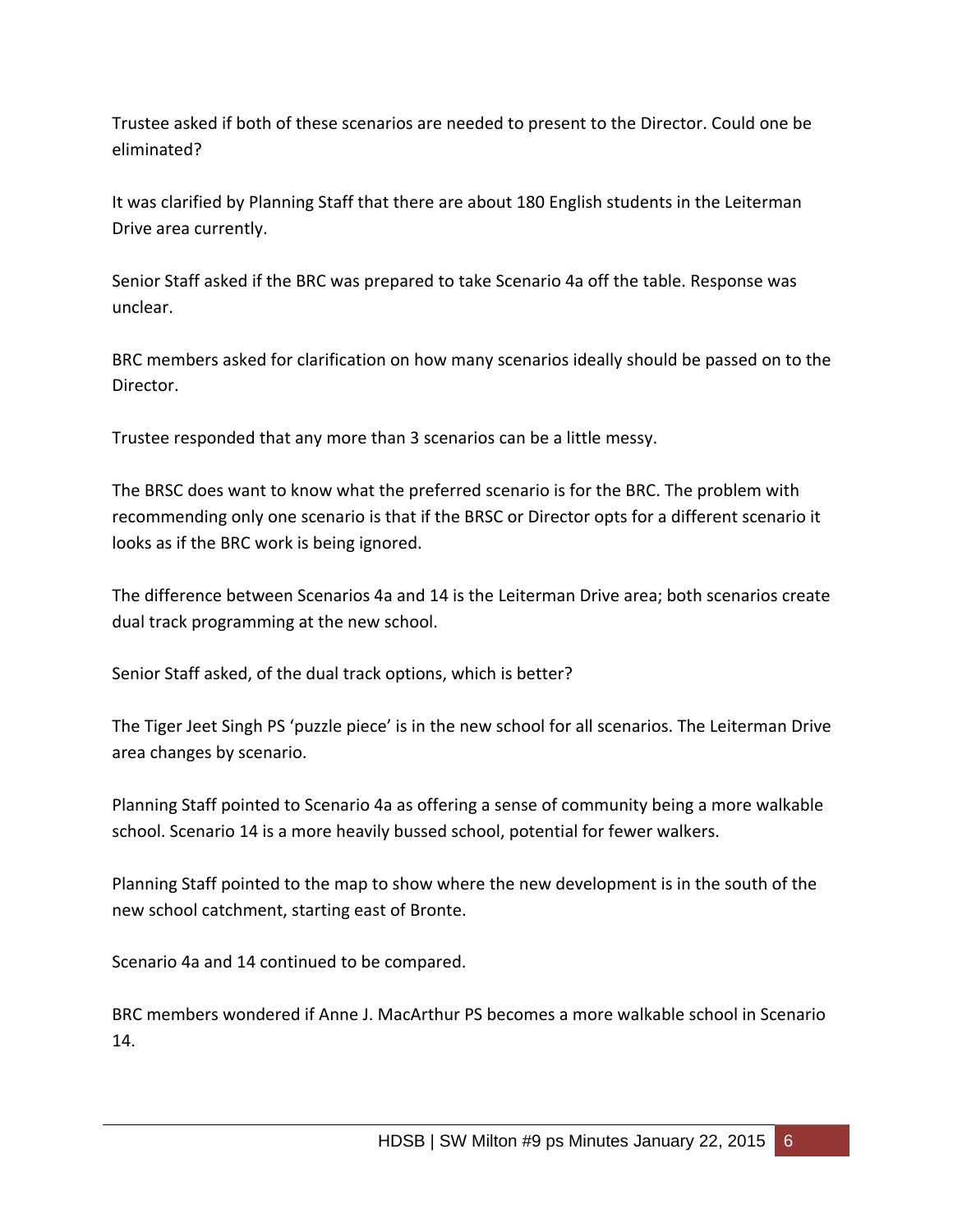There was further discussion about the online feedback regarding walking to the new school versus discussion at parent council, hearing different things (parents reluctant to cross Louis Saint Laurent).

Senior Staff pointed to Scenario 12c as addressing some of these points.

BRC members acknowledged it is better to look to the criteria to assess the scenarios

FI projections were reviewed: 70 FI students in Scenario 4a, 50 in Scenario 14. Scenario 4a has a better sense of community. Some parents felt that Scenarios 14 and 4 were very similar.

There was some difficulty in deciding which, if either of these scenarios was preferred.

Senior Staff moved the conversation on to the other three scenarios, starting with Scenario 12c.

Planning Staff reviewed Scenario 12c for the group, again. New school is single track English, have now included everything west of Bronte street.

Ideally, the new school should not be opened at less than 50% utilization. Schools below 50% enrolment are supposed to be considered for closure, it just does not make sense to underutilize the brand new school.

Anne J. MacArthur PS is still at about 950 and continuing to grow until such time as the new Martin Street PS rebuild takes place. The school is growing because it is accommodating FI from Boyne survey.

Senior Staff pointed out that projections are just that, there needs to be a buffer, due to changing circumstances. What if 100 additional kids show up? Always think about the numbers as a range.

In any scenario that comes forward, the Director is a proponent of labeling Tiger Jeet Singh PS 'puzzle piece' as a holding area so that it could potentially be repatriated to Tiger Jeet Singh PS when enrolments allow for it. While some Senior Staff are really not supportive of the 'puzzle piece' being removed from Tiger Jeet Singh PS, it has been demonstrated that the school cannot accommodate the growth.

Senior Staff asked the group to choose the best of the Scenario 12s (a, b, c) and a BRC member responded that Scenario 12c appears to be the only one that makes sense. The numbers are low at the new school in Scenario 12a and 12b.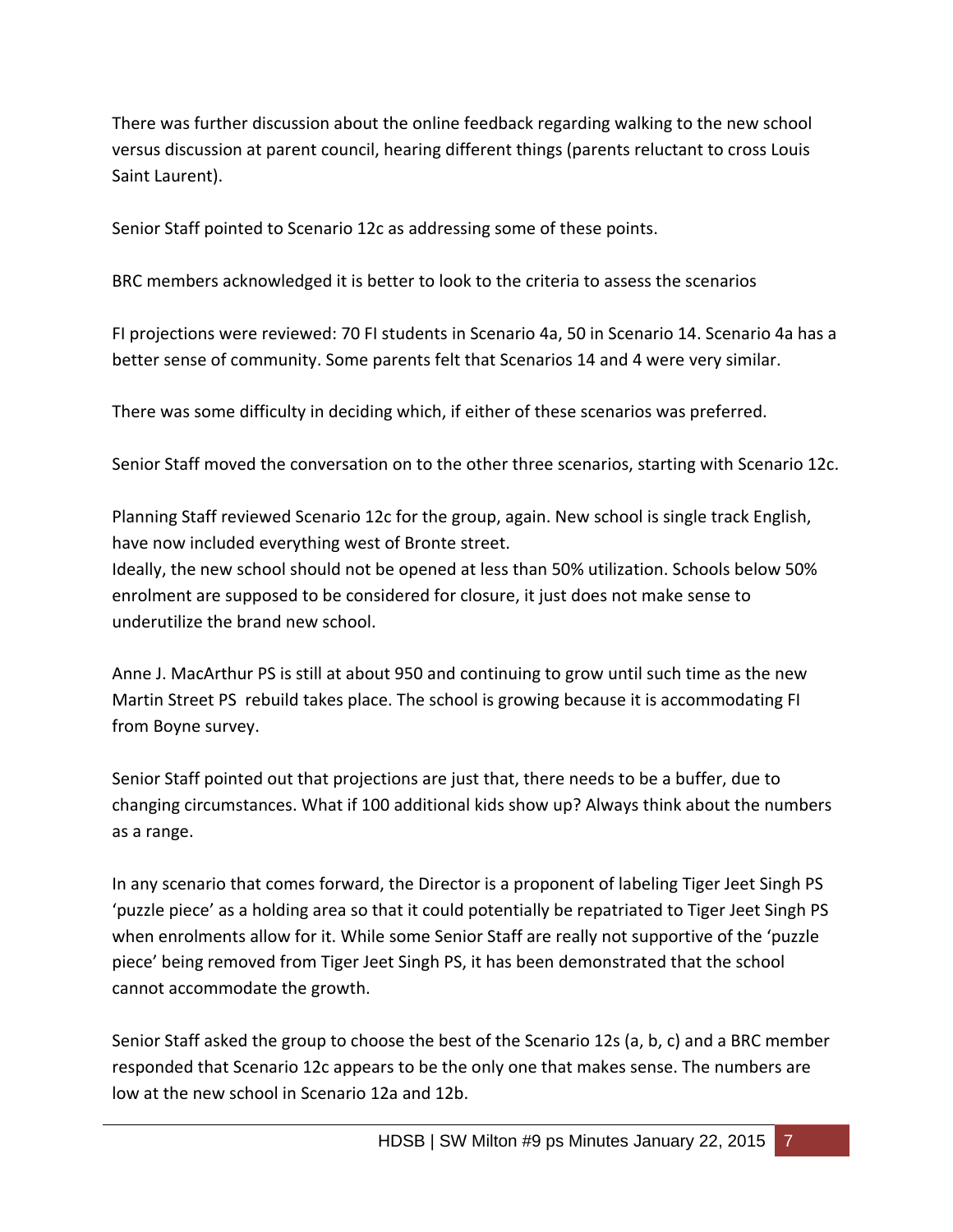In Scenario 12a, overcapacity red flags show at P.L. Robertson in 2019, Anne J. MacArthur in 2020, in new school in 2019. Scenario 12b is similar in this regard. This does not address a dual track system.

It is expected that the new SW Milton #10 will address the over capacity enrolments at SW Milton# 9 ps.

The question was raised, is Scenario 12c the only scenario that helps justify the funding for Milton #10?

Senior Staff asked the committee if we are now looking at just Scenarios 4a, 14 and 12c?

Some BRC members felt that Scenarios 4a and 14 would not be considered because of being dual track.

Planning Staff pointed out that the BRC in Oakville is recommending dual track for the new school there. Three options were put forward to the BRSC there.

BRC members debated whether this is considered two or three options given that Scenarios 4a and 14 are both dual track.

Senior Staff, looking to the map noted that having 3 existing dual track schools that are overcapacity, a single track structure at SW Milton #9 ps would provide relief to existing schools. The proposed SW Milton #10 might well be a dual track school, subject to the outcome of a boundary review.

Senior Staff indicated that this feedback would be shared with the Director.

BRC members wondered if there would be a healthy English cohort at Anne J. MacArthur in Scenario 12c. Planning Staff pointed to the grade breakdown, not going to end up with a 50/50 split.

Senior Staff expressed satisfaction with the English/FI ratios in the grade breakdowns. The balance at Anne J. MacArthur PS might appear better after the Escarpment View PS area FI students are redirected to the new Martin Street PS.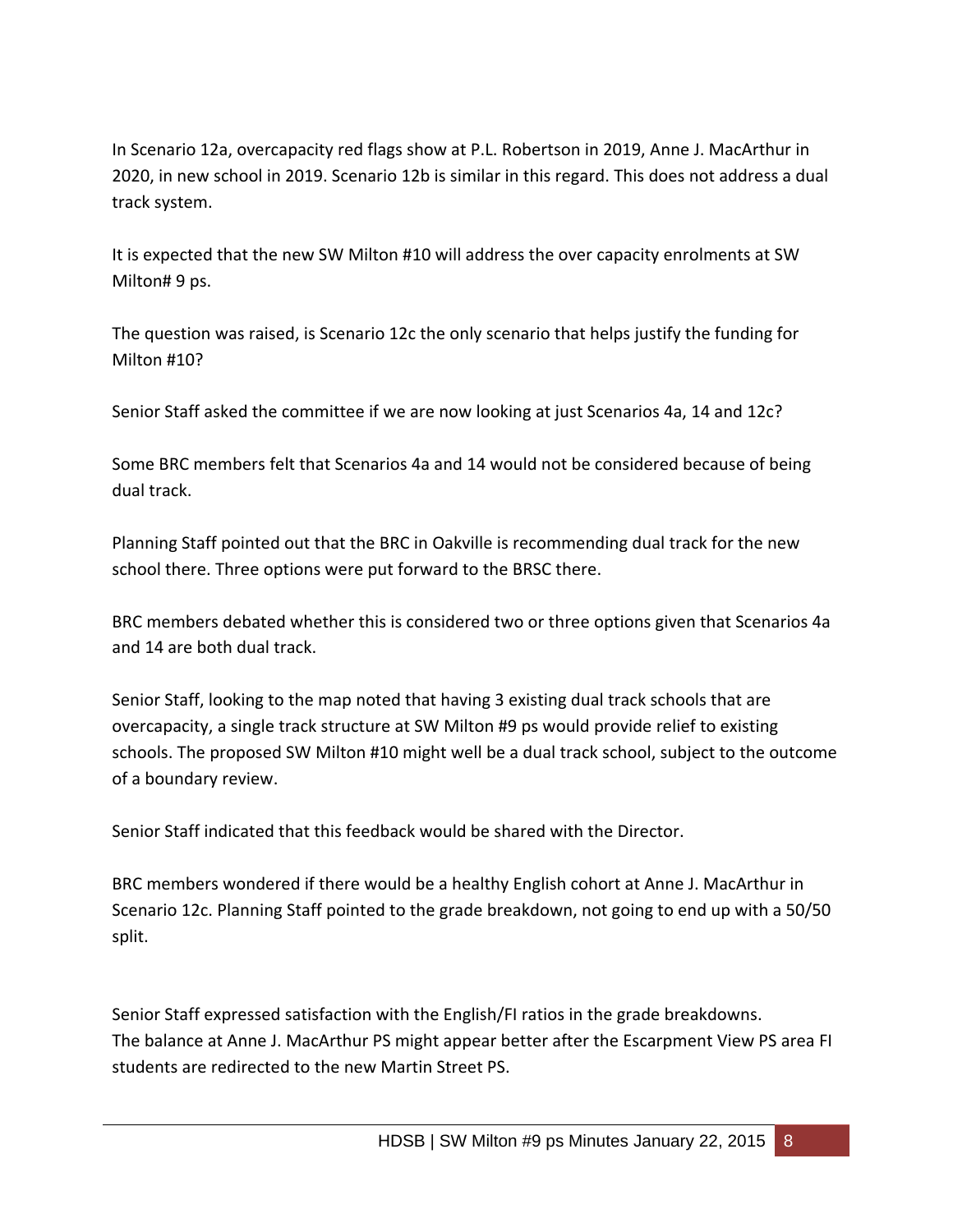Trustee asked BRC members to vote on their preferred scenarios as the Trustees themselves will ultimately have to vote on only one.

A show of hands was taken on preference for dual track; 2. Preference for single track – vote not counted.

Looking at the dual track scenarios: Scenario 14 – 2, Scenario 4a - 5

Now looking at Scenario 4a and Scenario 12c: Scenario 4a – 1, Scenario 12c - 5

Trustee expressed that this was helpful and summarized the BRC ranking Scenario 12c, 4a and Scenario 14 in last place.

BRC members expressed concern about FI demits if the new school is single track (harder transition for students who must change schools rather than just change classes as in a dual track school).

Senior Staff expressed there are camps in favour of both options; there are truly pros and cons. In single track FI, the demits are more stressful in that it means a school move, but students are also returning to a neighbourhood school. The flip side is that you are moving across the hallway, sometimes there is group divisiveness, so it can be hard making transitions there too.

Dual track program structure was discussed in terms of the blend-ability of English and FI classes. Staff explained that there can be some English and FI integration at the school level which is really good for kids but logistically very hard to do, so by and large, students are with their class for the bulk of the day.

Trustee asked if Core French pilot would be offered at the new school. Senior Staff explained that it has not yet been determined if the Core French pilot will be expanded. This discussion has yet to happen and will be separate from this process.

Senior Staff explained the timelines for the Director's recommendation and reports to board; delegations are possible at both meetings.

The Director will be brought up to speed following this meeting.